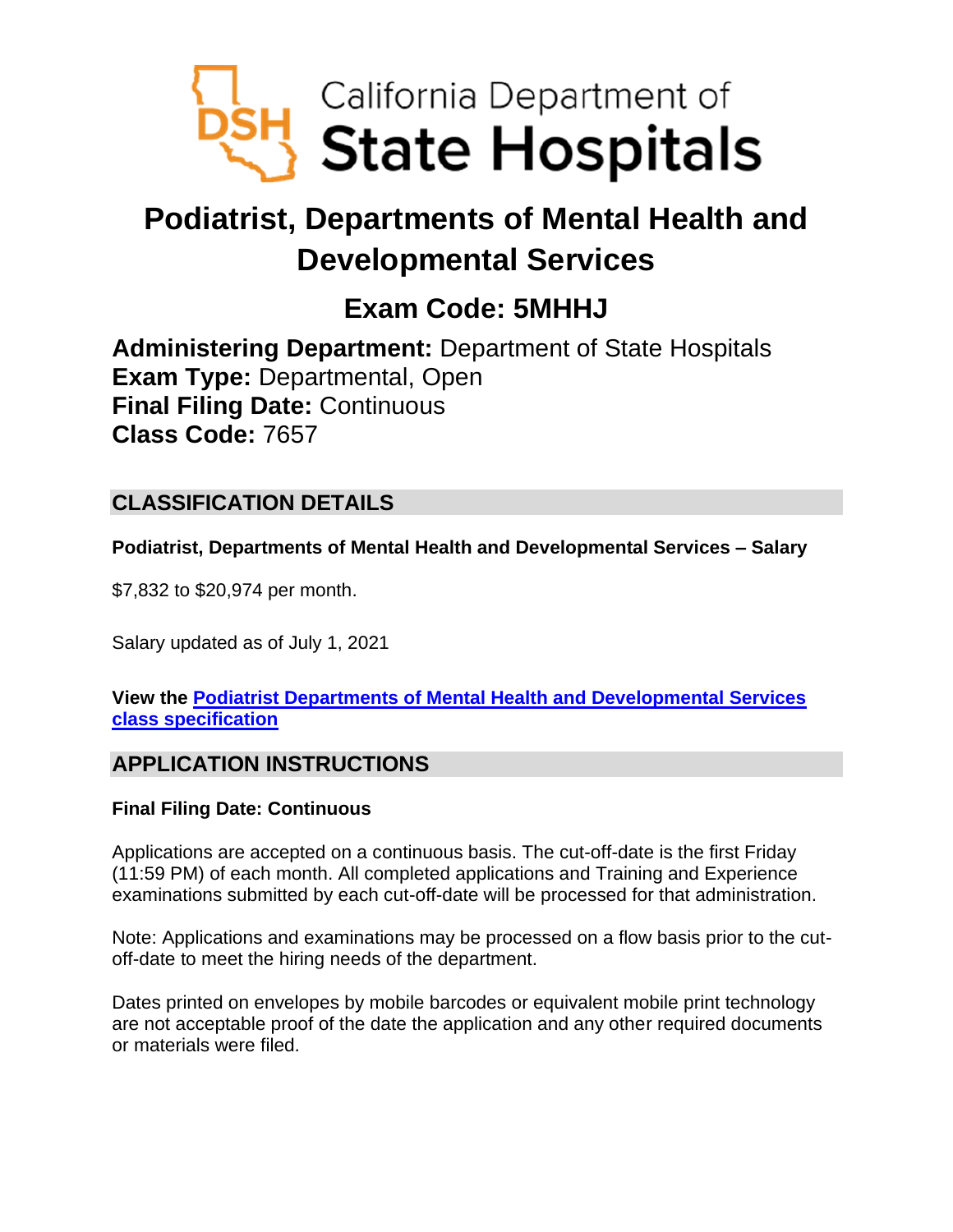#### **Who Should Apply**:

Applicants who meet the Minimum Qualifications as stated on this bulletin may apply for and take this examination. Once you have taken this examination, you may not retake it for **12** months.

Unless otherwise stated on this bulletin, you must meet the Minimum Qualifications by the Final Filing Date or cut-off-date stated above.

#### **How to Apply**:

- **Step 1.** Applicants are required to submit an [Examination Application \(STD 678\),](https://jobs.ca.gov/pdf/std678.pdf) found at [www.calcareers.ca.gov,](http://www.calcareers.ca.gov/) either by mail, in person, or via email to the address listed below.
- **Step 2.** Once your application has been submitted, you must complete the **Training and Experience (T&E)** following the instructions below under, **Taking the Examination.**

**Applicants must complete Steps 1 and 2 by each cut-off date. Failure to do so will result in a delay in the examination process.**

**The preferred method to apply is by emailing your STD 678 to:**

#### **[PodiatristDMHDDS@dsh.ca.gov](mailto:PodiatristDMHDDS@dsh.ca.gov)**

#### **Electronic signatures are acceptable.**

Indicate the Classification on your Examination Application (STD 678).

You may apply by mail or in person to: Department of State Hospitals – Sacramento Attn: Selection Services Unit, MS-14 1215 O Street Sacramento, CA 95814

In person hours: Monday through Friday, 8am to 5pm (excluding State holidays)

#### **Special Testing Arrangements:**

If you require assistance or alternative testing arrangements due to a disability, please contact the testing department listed in the Contact Information section of this bulletin.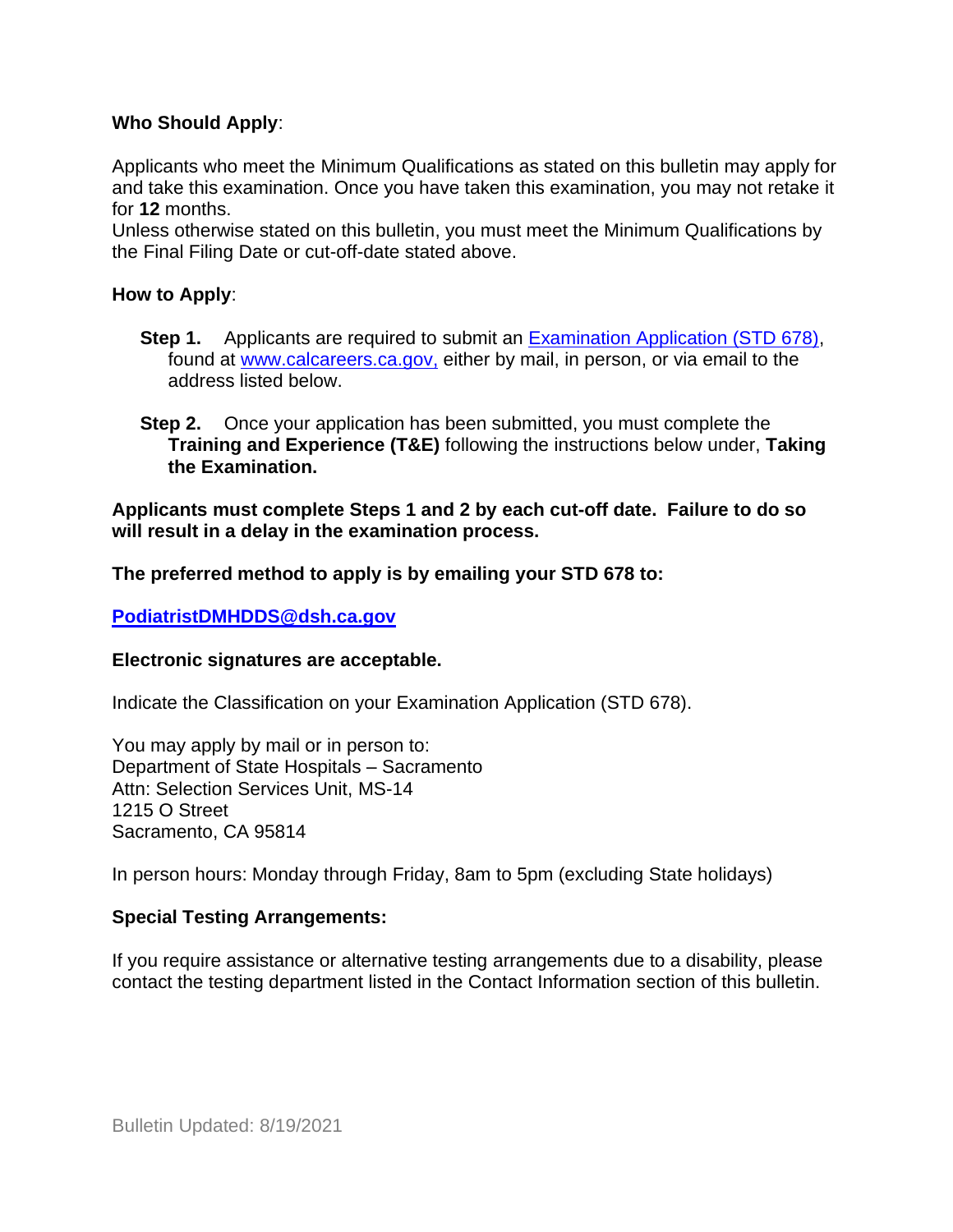## **MINIMUM QUALIFICATIONS**

All applicants must meet the education and/or experience requirements as stated on this exam bulletin to be accepted into the examination. Part-time or full-time jobs, regardless of whether paid or volunteer positions, and inside or outside California state service will count toward experience.

Possession of a valid license to practice podiatry in the State of California. (Applicants who do not possess the required license will be admitted to the examination but must secure the license before they will be considered eligible for appointment.)

#### **And**

Experience: One year of experience in the practice of podiatry.

**And**

Education: Graduation from a recognized school of podiatry.

## **Drug Testing Requirement**

Applicants for positions in this class are required to pass a drug screening test. Testing of current employees who are applicants in an examination or who are transferring is permitted only if the person does not have a current appointment to a class for which drug testing is a requirement.

## **POSITION DESCRIPTION**

Under general direction in a State institution, to have charge of the podiatry work of an institution; and to do other work as required.

## **EXAMINATION SCOPE**

This examination consists of the following components:

**Training and Experience Evaluation –** Weighted 100% of the final score. The examination will consist solely of a **Training and Experience Evaluation.** To obtain a position on the eligible list, a minimum score of 70% must be received.

In addition to evaluating applicants' relative knowledge, skills, and ability, as demonstrated by quality and breadth of education and/or experience, emphasis in each exam component will be measuring competitively, relative job demands, each applicant's:

### **Knowledge of:**

1. Knowledge of methods, materials, and equipment used in modern podiatry practice.

Bulletin Updated: 8/19/2021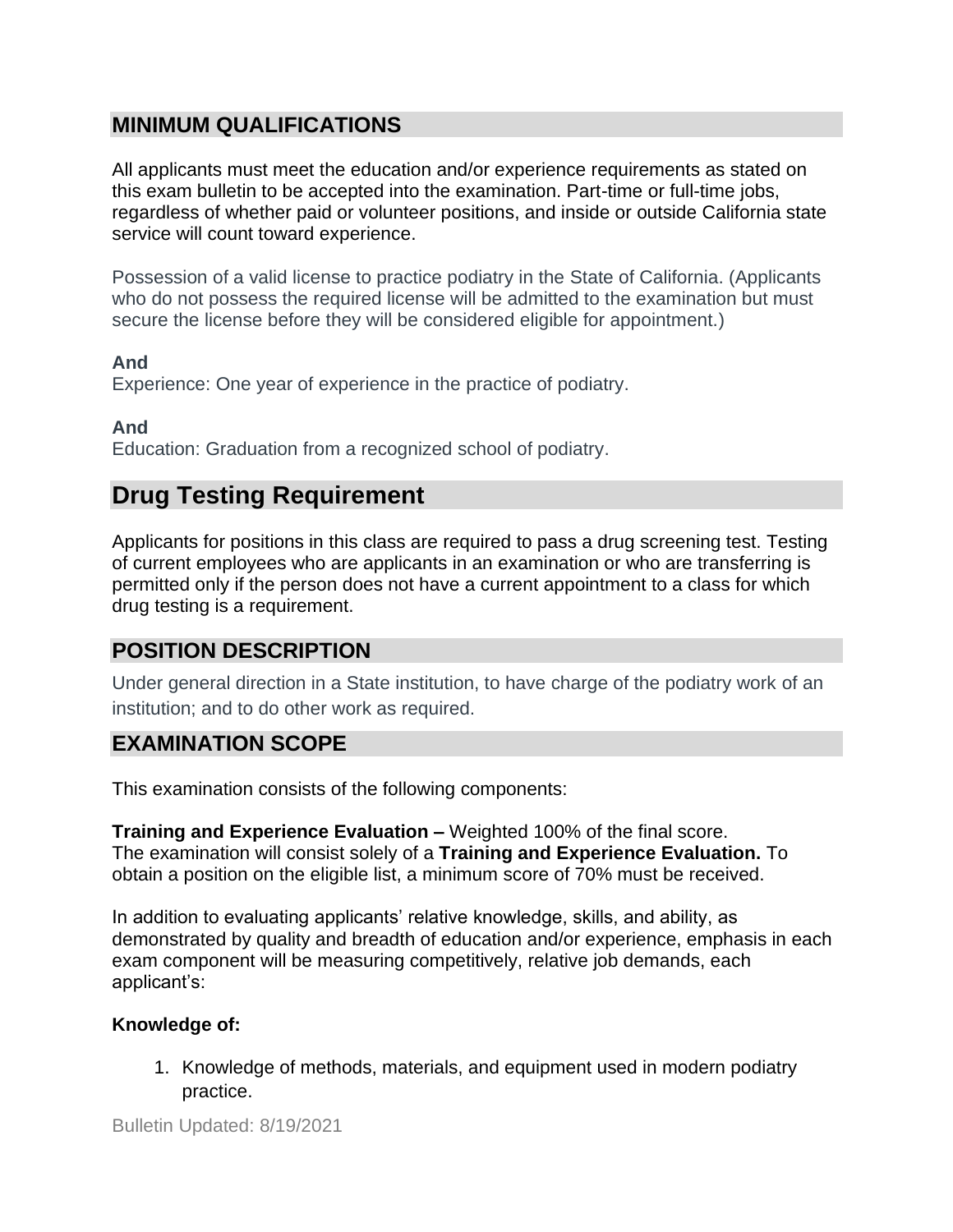- 2. Knowledge of theory and practice of podiatry
- 3. Knowledge of modern trends and current literature in the field of podiatry.

### **Ability to:**

- 1. Ability to apply methods, materials, and equipment in modern podiatry practice.
- 2. Ability to diagnose and treat minor foot ailments.
- 3. Ability to give instruction in proper care of the feet.
- 4. Ability to develop and maintain effective relationships with those contacted in the work.

## **ELIGIBLE LIST INFORMATION**

A Servicewide, Open eligible list for the **Podiatrist, Departments of Mental Health and Developmental Services** classification will be established for use by all state agencies. The names of **successful** competitors will be merged onto the eligible list in order of final score regardless of exam date. Eligibility expires **12 months** after it is established. Applicants must then retake the examination to reestablish eligibility.

Veterans' Preference will be granted for this examination. In accordance with Government Codes 18973.1 and 18973.5, whenever any veteran, or widow or widower of a veteran achieves a passing score on an open examination, he or she shall be ranked in the top rank of the resulting eligible list.

Veterans status is verified by the California Department of Human Resources (CalHR). Information on this program and the Veterans' Preference Application (Std. form 1093) is available online at the following website:

<https://www.jobs.ca.gov/CalHRPublic/Landing/Jobs/VeteransInformation.aspx>

Additional information on veteran benefits is available at the Department of Veterans Affairs.

Career credits are not granted for examinations administered on an Open or Promotional basis.

## **PREPARING FOR THE EXAMINATION**

Here is a list of suggested resources to have available prior to taking the exam.

- 1. **Employment History:** Employment dates, job titles, organization names and addresses, names of supervisors or persons who can verify your job responsibilities, and phone numbers of persons listed above.
- 2. **Education:** School names and addresses, degrees earned, dates attended, courses taken (verifiable on a transcript), persons or office who can verify education, and phone numbers of persons or offices listed above.

Bulletin Updated: 8/19/2021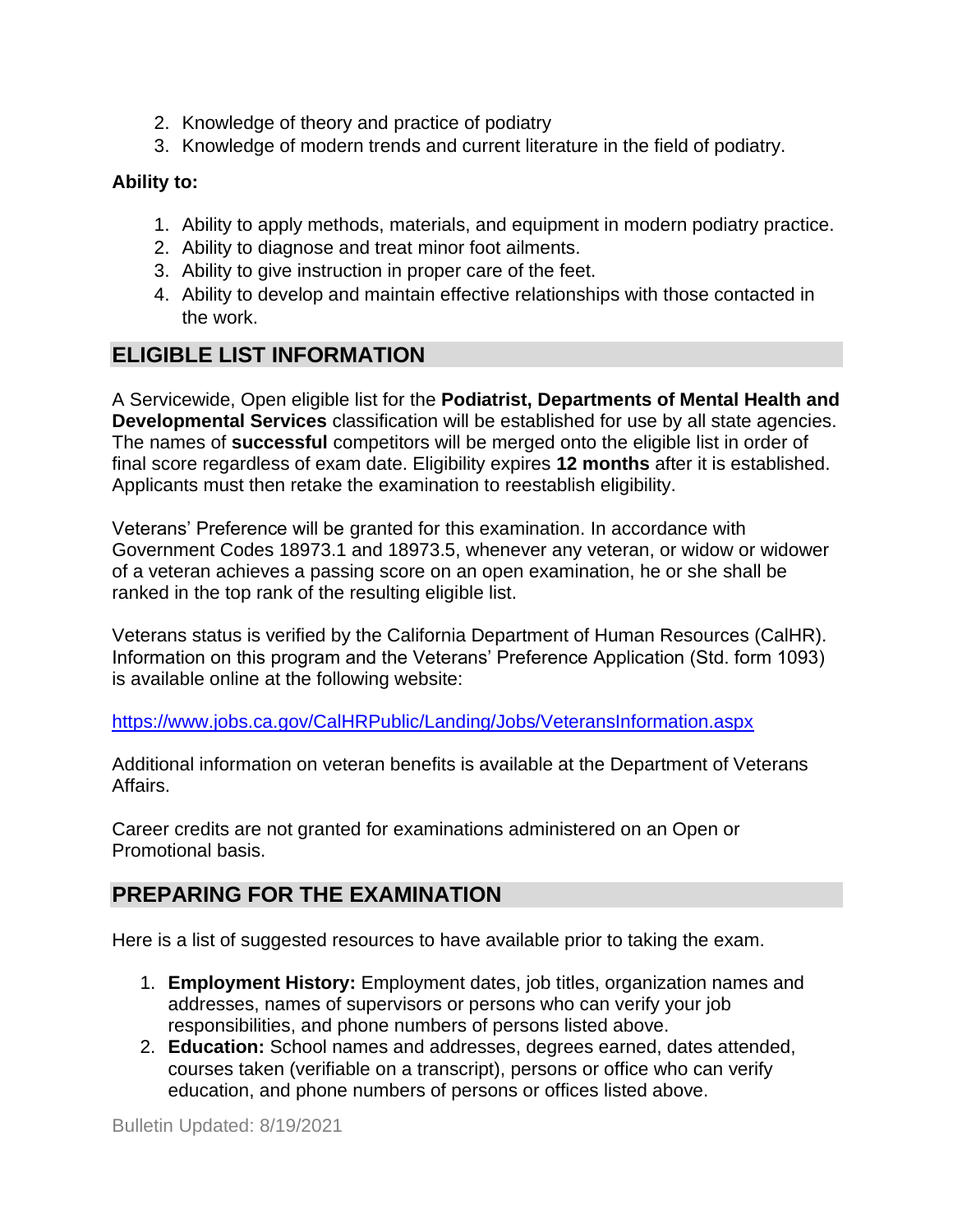3. **Training:** Class titles, certifications received, names of persons who can verify your training, and phone numbers of persons listed above.

## **TAKING THE EXAMINATION**

**Step 1. Submit your STD 678 (email preferred: [PodiatristDMHDDS@dsh.ca.gov](mailto:PodiatristDMHDDS@dsh.ca.gov) ) then IMMEDIATELY to go Step 2.**

**Step 2. [Click on this link to take the Podiatrist, Departments of Mental Health and](https://www.surveymonkey.com/r/LCSF3HL)  [Developmental Services](https://www.surveymonkey.com/r/LCSF3HL) examination.**

### **TESTING DEPARTMENTS**

Department of State Hospitals

## **CONTACT INFORMATION**

Questions relating to this exam should be directed to:

Department of State Hospitals Selection Services Unit Monday through Friday, 8am to 5pm (excluding State Holidays) Phone: 916-651-8832 Email: **[PodiatristDMHDDS@dsh.ca.gov](mailto:PodiatristDMHDDS@dsh.ca.gov)**

California Relay Service: 1-800-735-2929 (TTY), 1-800-735-2922 (Voice). TTY is a Telecommunications Device for the Deaf, and is reachable only from phones equipped with a TTY Device.

## **EQUAL OPPORTUNITY EMPLOYER**

The State of California is an equal opportunity employer to all, regardless of age, ancestry, color, disability (mental and physical), exercising the right of family care and medical leave, gender, gender expression, gender identity, genetic information, marital status, medical condition, military or veteran status, national origin, political affiliation, race, religious creed, sex (includes pregnancy, childbirth, breastfeeding, and related medical conditions), and sexual orientation.

## **DRUG-FREE STATEMENT**

It is an objective of the State of California to achieve a drug-free State work place. Any applicant for State employment will be expected to behave in accordance with this objective, because the use of illegal drugs is inconsistent with the law of the State, the rules governing civil service, and the special trust placed in public servants.